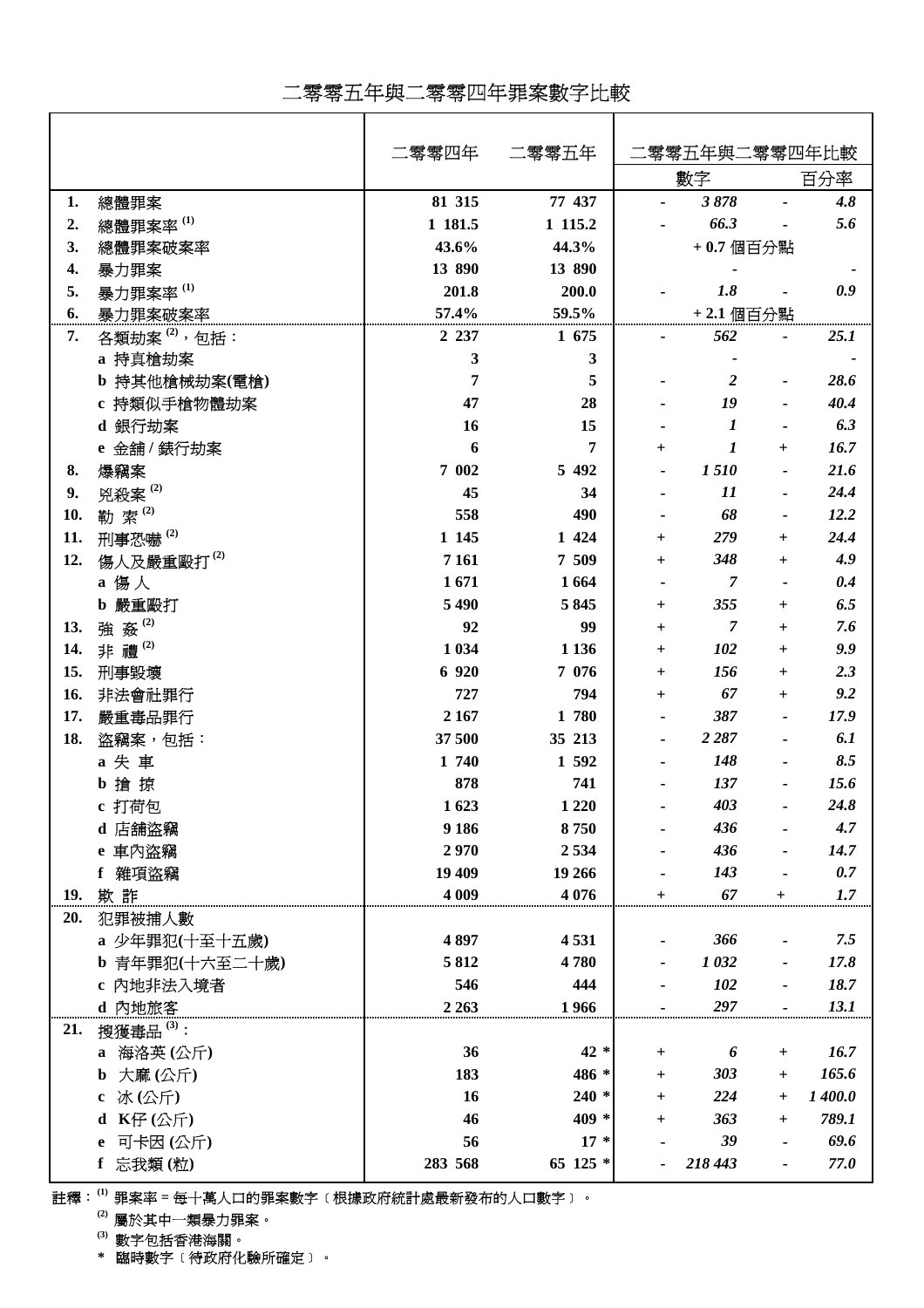|     |                                                 | 2004     | 2005    | 2005 Compared with 2004          |                         |                |             |
|-----|-------------------------------------------------|----------|---------|----------------------------------|-------------------------|----------------|-------------|
|     |                                                 |          |         | <b>Numerical</b>                 |                         | Percentage     |             |
| 1.  | <b>Overall Crime</b>                            | 81 315   | 77 437  |                                  | 3878                    |                | 4.8         |
| 2.  | Overall Crime Rate <sup>(1)</sup>               | 1 181.5  | 1 115.2 |                                  | 66.3                    |                | 5.6         |
| 3.  | <b>Overall Crime Detection Rate</b>             | 43.6%    | 44.3%   | $+0.7$ percentage points         |                         |                |             |
| 4.  | <b>Violent Crime</b>                            | 13 890   | 13 890  |                                  |                         |                |             |
| 5.  | Violent Crime Rate <sup>(1)</sup>               | 201.8    | 200.0   |                                  | 1.8                     |                | 0.9         |
| 6.  | <b>Violent Crime Detection Rate</b>             | $57.4\%$ | 59.5%   | + 2.1 percentage points          |                         |                |             |
| 7.  | All Robberies $^{(2)}$ , including :            | 2 2 3 7  | 1 675   |                                  | 562                     |                | <b>25.1</b> |
|     | a Robbery with Firearms                         | 3        | 3       |                                  |                         |                |             |
|     | <b>b</b> Robbery with Arms (Stun Guns)          | 7        | 5       |                                  | $\overline{\mathbf{2}}$ |                | 28.6        |
|     | c Robbery with Pistol Like Object               | 47       | 28      |                                  | 19                      |                | 40.4        |
|     | d Bank Robbery                                  | 16       | 15      |                                  | 1                       |                | 6.3         |
|     | e Goldsmith/Watch Shop Robberies                | 6        | 7       | $^+$                             | 1                       | $\pm$          | 16.7        |
| 8.  | <b>Burglary</b>                                 | 7 002    | 5 4 9 2 |                                  | 1510                    |                | 21.6        |
| 9.  | Homicide <sup>(2)</sup>                         | 45       | 34      |                                  | 11                      |                | 24.4        |
| 10. | Blackmail <sup>(2)</sup>                        | 558      | 490     |                                  | 68                      |                | 12.2        |
| 11. | Criminal Intimidation <sup>(2)</sup>            | 1 1 45   | 1 4 2 4 | $\pm$                            | 279                     | $\pm$          | 24.4        |
|     | 12. Wounding and Serious Assault <sup>(2)</sup> | 7 1 6 1  | 7509    | $^+$                             | 348                     | $\pm$          | 4.9         |
|     | a Wounding                                      | 1671     | 1664    |                                  | 7                       |                | 0.4         |
|     | <b>b</b> Serious Assault                        | 5 4 9 0  | 5845    | $^+$                             | 355                     | $\pm$          | 6.5         |
|     | 13. Rape $^{(2)}$                               | 92       | 99      | $\pmb{+}$                        | 7                       | $+$            | 7.6         |
| 14. | Indecent Assault <sup>(2)</sup>                 | 1 0 34   | 1 1 3 6 | $\pm$                            | 102                     | $+$            | 9.9         |
| 15. | <b>Criminal Damage</b>                          | 6 9 20   | 7 0 7 6 | $\pm$                            | 156                     | $\pm$          | 2.3         |
| 16. | <b>Unlawful Society Offences</b>                | 727      | 794     | $\pm$                            | 67                      | $\overline{+}$ | 9.2         |
| 17. | <b>Serious Narcotics Offences</b>               | 2 1 6 7  | 1780    |                                  | 387                     |                | 17.9        |
|     | 18. All Thefts, including :                     | 37500    | 35 213  |                                  | 2 2 8 7                 |                | 6.1         |
|     | a Missing Motor Vehicles                        | 1 740    | 1 592   |                                  | 148                     |                | 8.5         |
|     | <b>b</b> Snatching                              | 878      | 741     |                                  | 137                     |                | 15.6        |
|     | c Pickpocketing                                 | 1623     | 1 2 2 0 |                                  | 403                     |                | 24.8        |
|     | d Shop Theft                                    | 9 1 8 6  | 8750    |                                  | 436                     |                | 4.7         |
|     | e Theft from Vehicle                            | 2970     | 2534    |                                  | 436                     |                | 14.7        |
|     | f Miscellaneous Thefts                          | 19 409   | 19 26 6 |                                  | 143                     |                | 0.7         |
|     | 19. Deception                                   | 4 0 0 9  | 4 0 7 6 | $\ddot{}$                        | 67                      | $\pmb{+}$      | 1.7         |
|     | 20. Persons Arrested for Crime                  |          |         |                                  |                         |                |             |
|     | a Juveniles (aged $10 - 15$ )                   | 4 897    | 4531    |                                  | 366                     |                | 7.5         |
|     | b Young Persons (aged 16 - 20)                  | 5812     | 4780    |                                  | 1032                    |                | 17.8        |
|     | c Mainland Illegal Immigrants                   | 546      | 444     |                                  | 102                     |                | 18.7        |
|     | d Mainland Visitors                             | 2 2 6 3  | 1966    |                                  | 297                     |                | 13.1        |
|     | 21. Drug Seizures $(3)$ :                       |          |         |                                  |                         |                |             |
|     |                                                 |          |         |                                  |                         |                |             |
|     | a Heroin (kg)                                   | 36       | $42 *$  | $\mathrm{+}$                     | 6                       | $+$            | 16.7        |
|     | <b>b</b> Cannabis (kg)                          | 183      | 486 *   | $^+$                             | 303                     | $^{+}$         | 165.6       |
|     | c Methylamphetamine (Ice) (kg)                  | 16       | $240*$  | $\ddot{}$                        | 224                     | $\ddot{}$      | 1 400.0     |
|     | d Ketamine (kg)                                 | 46       | 409 *   | $\begin{array}{c} + \end{array}$ | 363                     | $^{+}$         | 789.1       |

## **Comparison of 2005 and 2004 Crime Situation**

Notes : <sup>(1)</sup> Crime Rate = Crimes per 100 000 population (based on the latest population figure released by the Census & Statistics Dept.).

**e Cocaine (kg) 56 17 \* -** *39* **-** *69.6* **f Ecstasy-type (tablet) 283 568 65 125 \* -** *218 443* **-** *77.0*

**(2)** Belongs to a type of violent crime.

**(3)** Figures include Customs and Excise Department.

\* Provisional figure (pending confirmation by the Government Laboratory).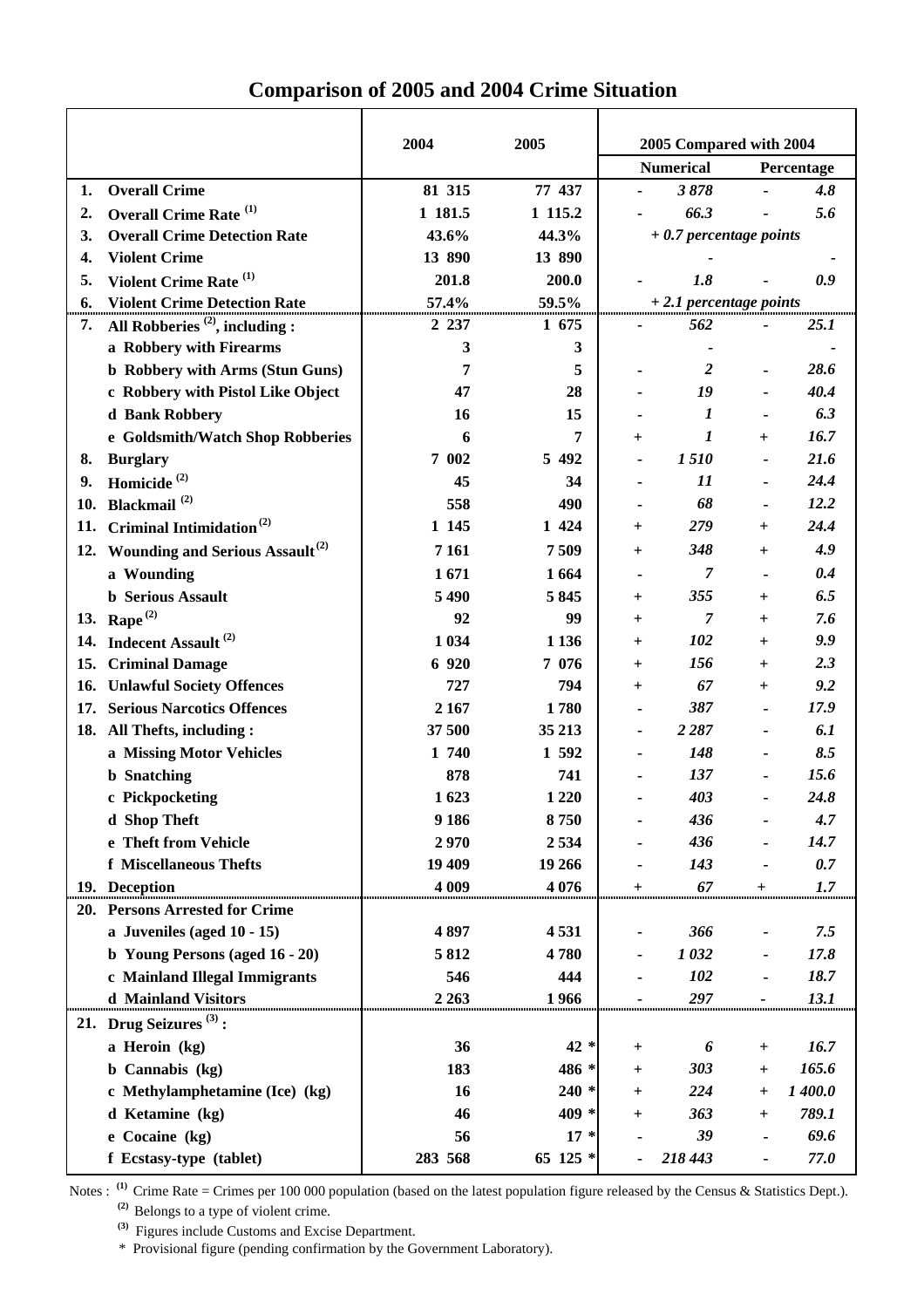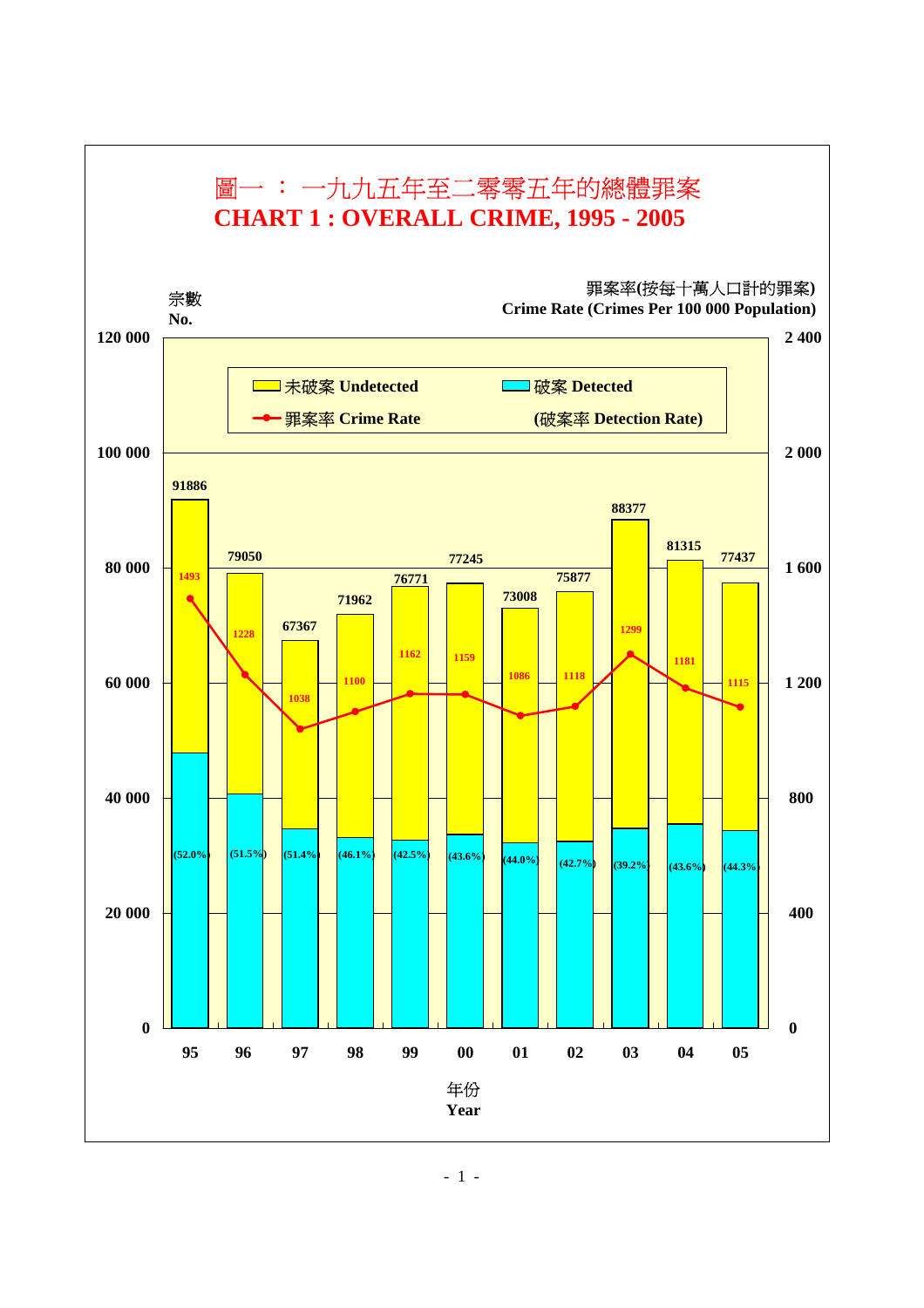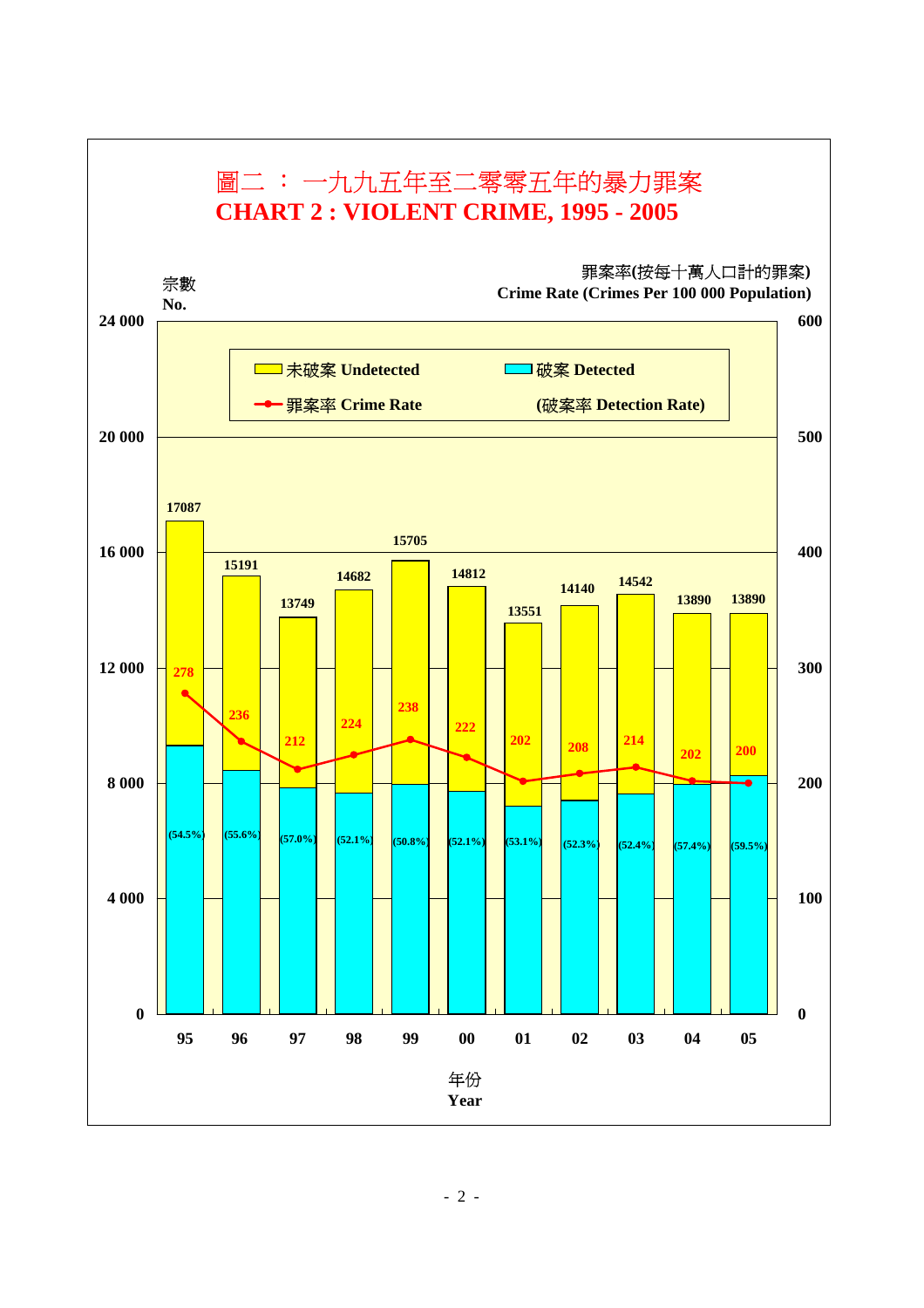

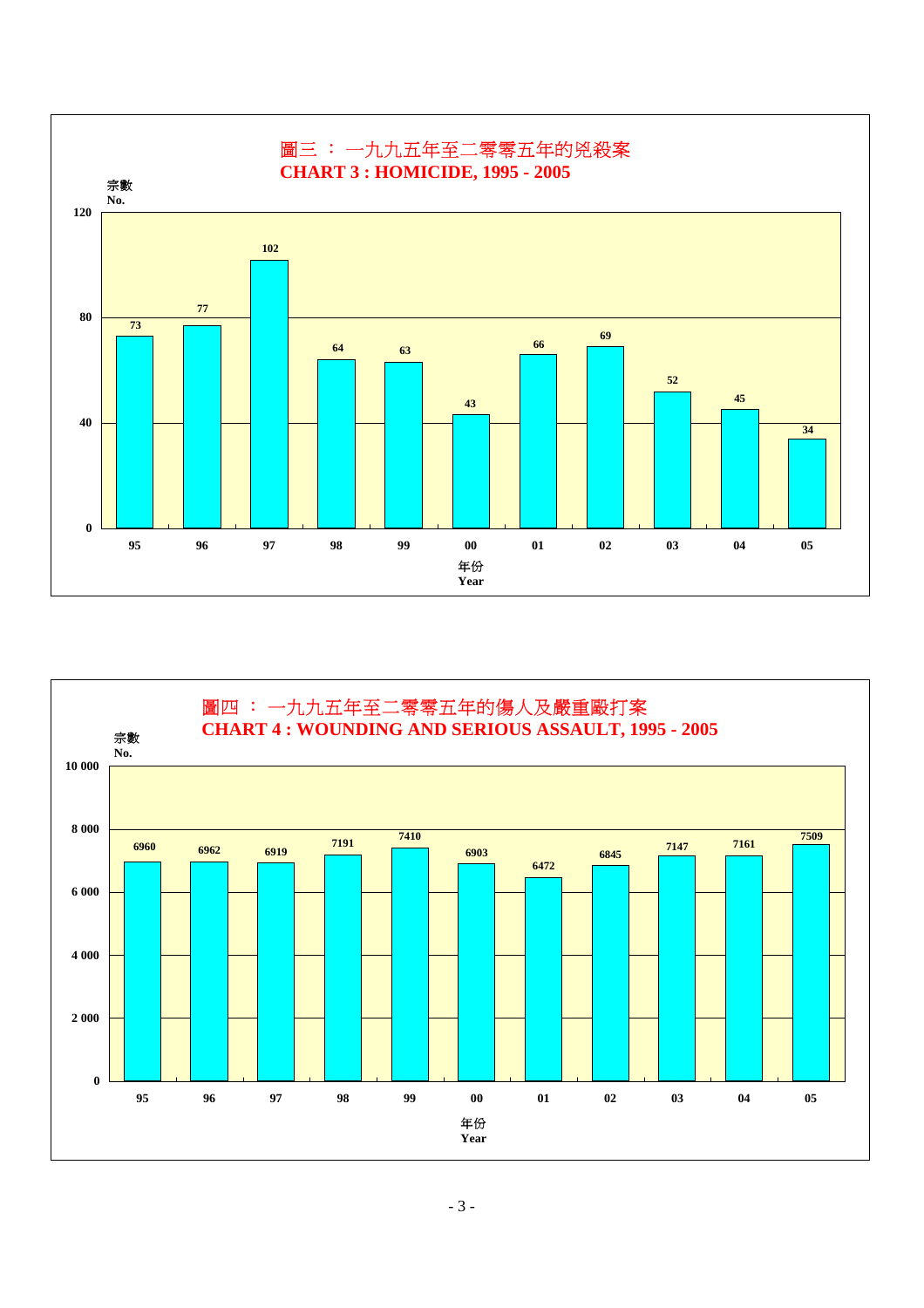